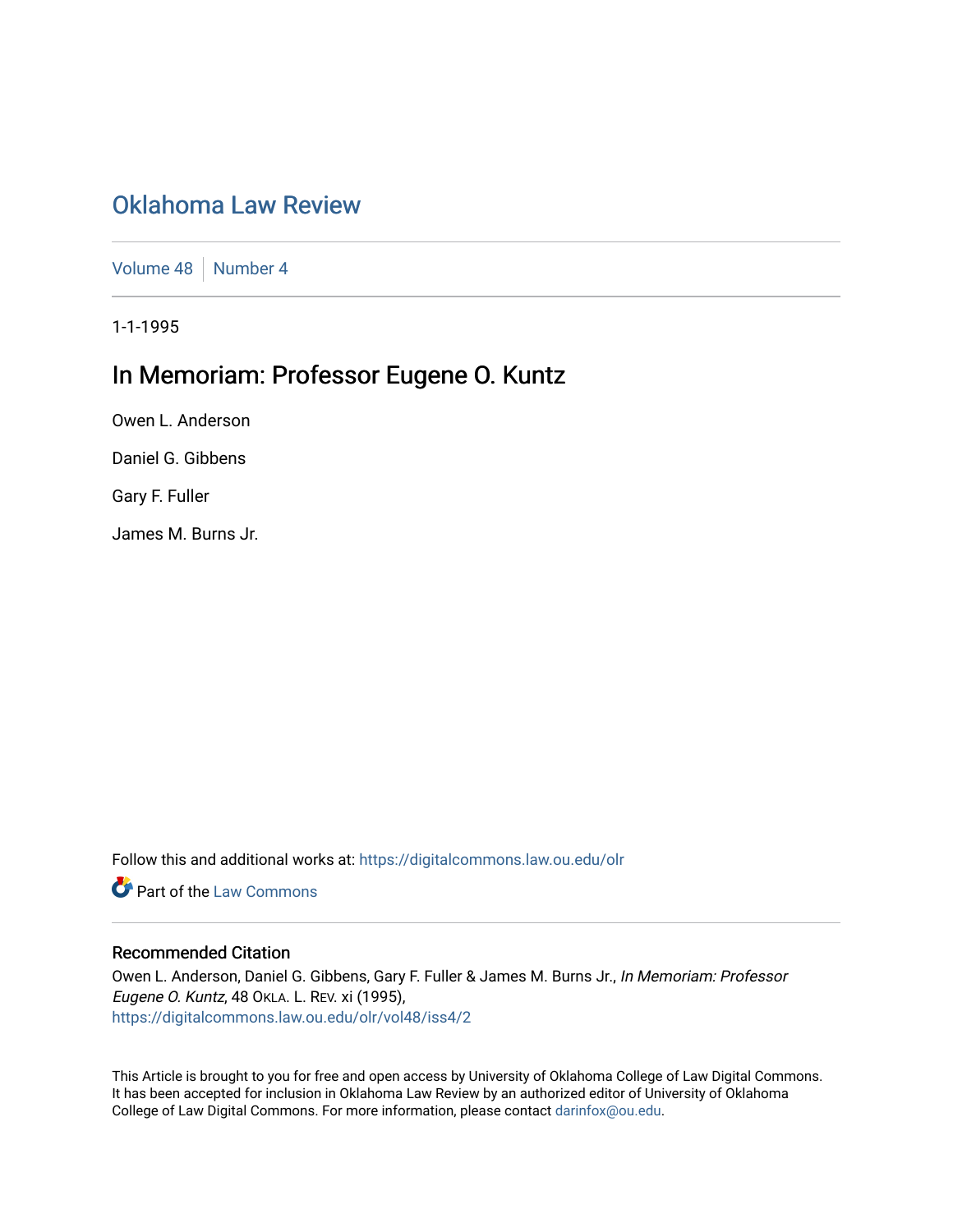# IN MEMORIAM: PROFESSOR **EUGENE 0. KUNTZ1**

### EULOGY TO A "GENTLE MAN" AND SCHOLAR

Gene Kuntz exemplified the description: "a gentleman and a scholar." He was not only a gentleman, but he was also a "gentle man" with a zest for life. Close friends of Gene, including friendships forged because of mutual interest in oil and gas law, will remember Gene for much more than his status as a legendary teacher, scholar, Dean, and lawyer. We will remember his always pleasant demeanor, his wonderful sense of humor, his penchant for singing, and his natural talent for enlivening any gathering. At the annual dinners of the Board of Editors of the *Oil and Gas Reporter,* Gene would often give a light-hearted impromptu speech and then lead the group in song. At any social gathering, people would tend to gather around Gene and his spouse, Rose, just to share in their love of life.

We will remember Gene for his love of God and his church, and especially for his deep love for his spouse, Rose. Gene and Rose were a match made in Baylor. To a Southern Baptist, a match made in Baylor would be comparable to a match made in heaven. But for Rose' Southern Baptist parents, who lived in Waco, one can imagine that they might not have been too keen on their daughter dating and marrying a dance band musician from Houston. Nevertheless, for Rose and Gene it was love at first site, and love it remained for the fifty-five years that they worked together and played together. Their friendship, love, and respect for each other and for their family is an inspiration for all.

Gene Kuntz has influenced oil and gas law more than any other individual, but the start of his career would not be typical today. In 1940, he completed his law degree at Baylor before completing his undergraduate degree. He then practiced law in Amarillo until one day in August of 1941 when, through a bureaucratic foul-up, he was abruptly mustered into the Navy, four months prior to Pearl Harbor. When discharged from active duty after the war, he completed his undergraduate degree from Baylor and earned his LL.M. degree from Harvard because he had always wanted to teach law. So, rather than return to the hot, windy plains of Amarillo, he and Rose went to the cold, windy, mountains of Laramie where he first taught at the University of Wyoming College of Law.

While at the University of Wyoming, Gene quickly made his mark as a scholar of natural resources law by writing about the meaning and intent of the word<br>"mineral" when used in a mineral deed or mineral reservation. In a 1949 "mineral" when used in a mineral deed or mineral reservation. Wyoming Law Journal article, Gene argued that the question of a mineral owner's title to a particular depletable substance should be separated from the question of the mineral owner's right to use and damage the surface estate. Over the years, variations of his argument have been adopted by courts in several jurisdictions, including Texas in 1984. And elements of his view are also present in federal statutes governing the strip mining of coal.

After coming to the University of Oklahoma in 1952, Gene began writing a treatise on oil and gas law, which he completed in the 1960s. Then, between 1987 and 1991, when Gene was in his 70s and coping with cancer, he wrote a complete revision of his treatise. When Gene was working on his first edition, a competing oil and gas law treatise was written by Professors Charles Meyers and Howard

**<sup>1.</sup>** This tribute is comprised of eulogies taken from the memorial service in honor of Eugene Kuntz held on November 18, 1995, at the Memorial Presbyterian Church in Norman, Oklahoma.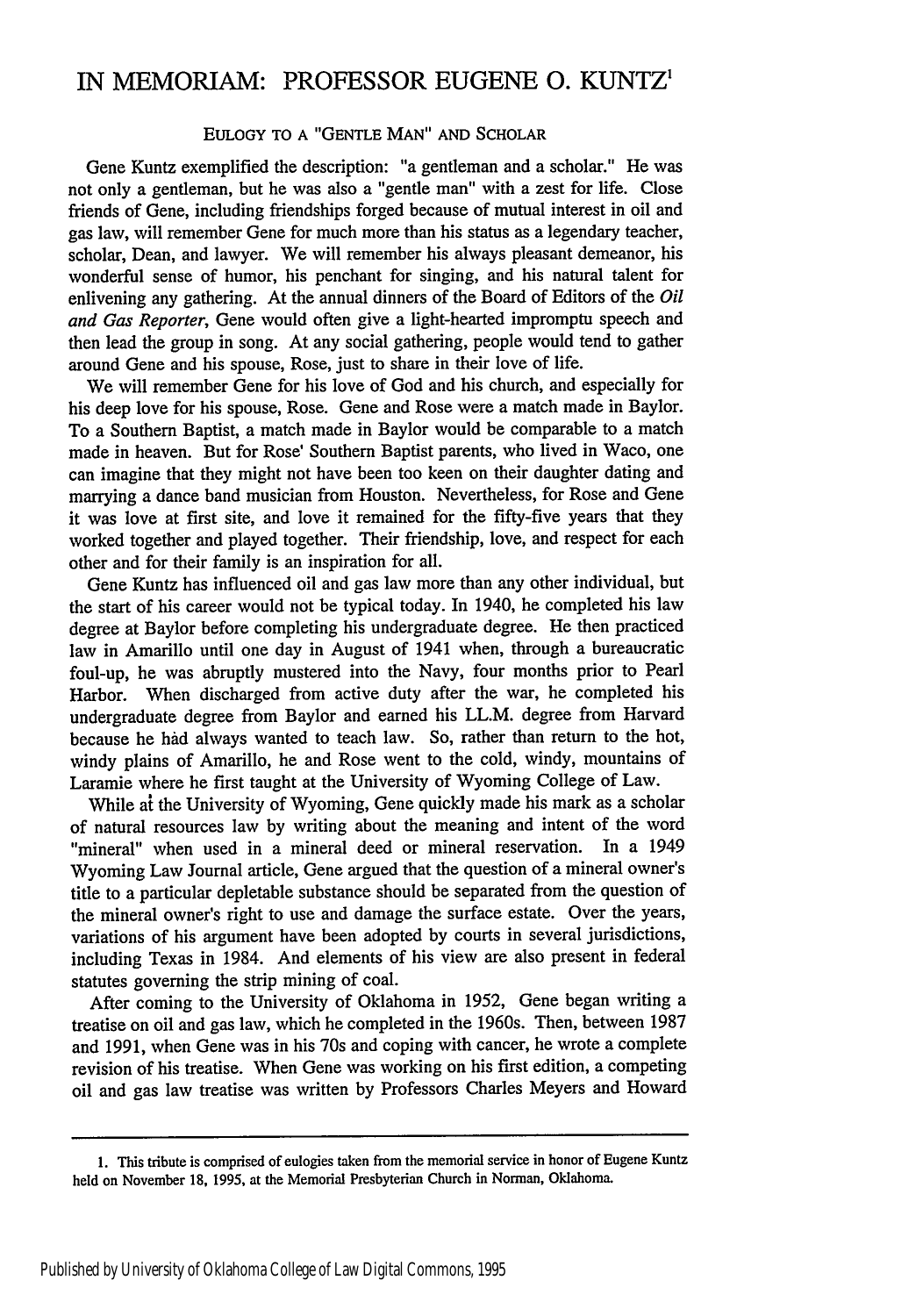Williams, who began their work while at the University of Texas. I don't believe Texans present at today's service will mind my suggesting that this merely illustrates the old saw that it takes two Texans to do the work of one Oklahoman. Of course in saying this, I conveniently overlook the fact that Gene was born in Texas.

Several law professors gained preeminence in the 1950s as oil and gas scholars. Indeed, Gene came to the University of Oklahoma in 1952 to replace Professor Victor Kulp, an oil and gas scholar of an earlier generation. Gene's colleague, Professor Maurice Merrill, was a scholar of several subjects, including oil and gas implied covenant law. While at the University of Oklahoma, Gene served as the George Lynn Cross Research Professor, as the Alfred P. Murrah Professor, and as Dean of the College of Law. In addition to teaching at the Universities of Wyoming and Oklahoma, Gene has taught at Southern Methodist University, the University of Texas, and the University of Calgary, where he served as the Killam Scholar and Visiting Chair of Natural Resources Law.

In 1954, Gene was appointed by the Southwestern Legal Foundation as an Editor of the *Oil and Gas Reporter.* Gene started contributing commentary in Volume 3, and did so through Volume 125. Gene's case commentary was not always favorable, as many justices of the Oklahoma Supreme Court may lament, but it was always polite, respectful, and thoughtful, in full recognition of the fact that a judge is obliged to vrite "legal decisions" and a law professor is obliged to write "legal criticism." In 1992, Gene received the John Rogers Award from the Southwestern Legal Foundation in recognition of his leadership in forging oil and gas policy. Gene was the first, and thus far, the only person from the academic community to receive this prestigious award.

Together, Gene Kuntz's writings, in particular his treatise, have been cited in nearly 250 reported cases by courts in all major oil and gas producing states and by many federal courts. The Supreme Court of the United States, a court that seldom hears natural resources matters, has cited Gene in three opinions. Within the past year, Gene's treatise has been cited in several opinions handed down by the Oklahoma, Kansas, and Colorado Supreme Courts on the question of whether certain costs may be deducted from gas royalty payments. Just a few weeks before his passing, Gene expressed some regret to me that the courts of Oklahoma and Kansas had overstated his position on this question; however, he was pleased that Colorado had at least gotten it right "in principle."

In the early 1980s, Gene envisioned a new oil and gas law text for use in law schools. Professors Ernest Smith, John Lowe, and I were privileged to co-author a casebook with Gene. This was my first personal contact with Gene. Over the years, but especially since **I** came to Norman in 1992, we have spoken frequently, often about oil and gas issues, and most recently, about ten days before his death when he was busy writing a legal brief from his hospital bed. I know that I speak for all oil and gas lawyers and professors in deeply regretting not having at least one more opportunity to study at the foot of this master. I am more fortunate than others, however, as I have the great honor to hold the Eugene Kuntz Professorship at the College of Law, and, for this reason, Gene's spirit will continue to be close to me.

*Owen L. Anderson*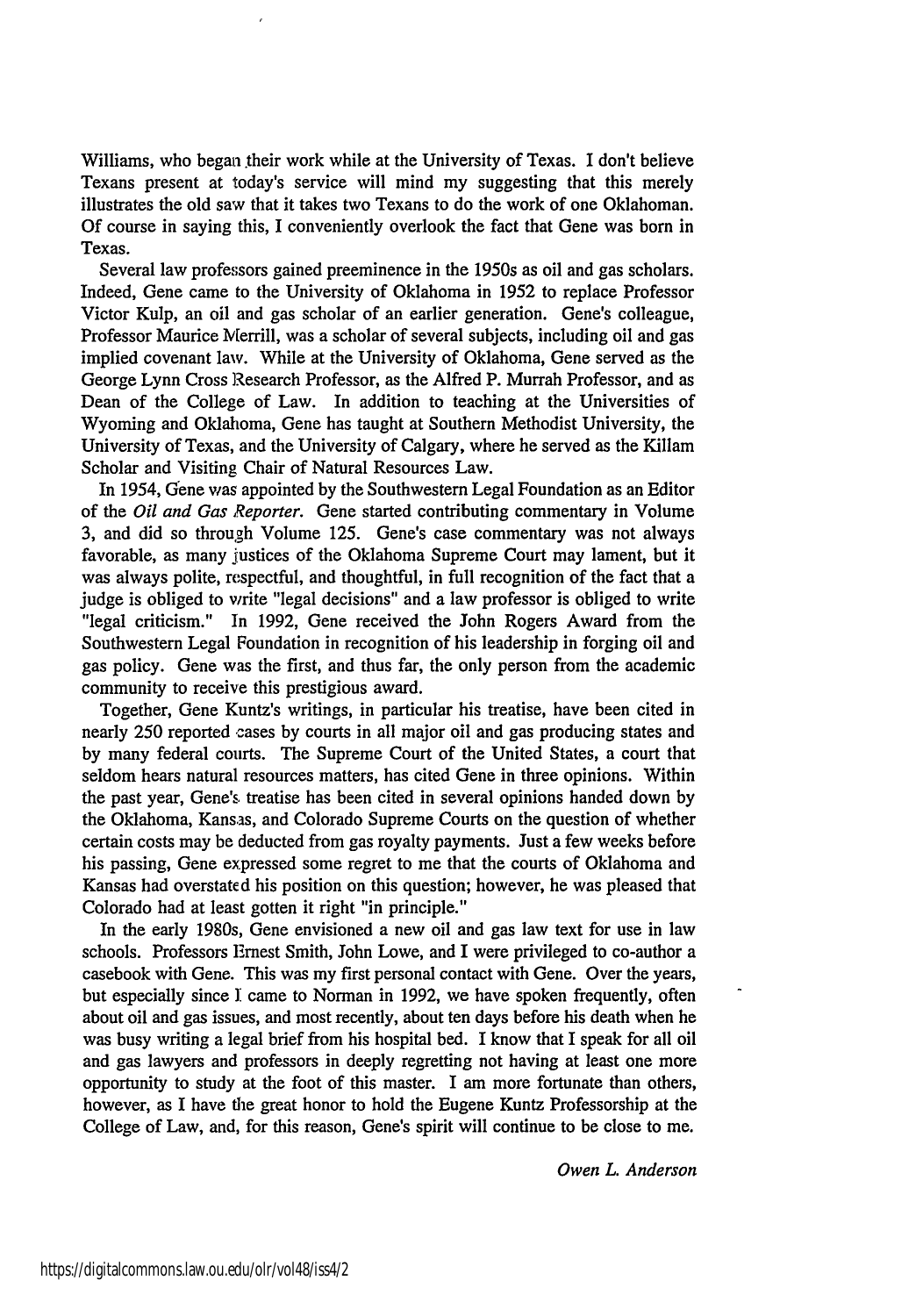#### GENE KUNTZ: DEAN, PROFESSOR, AND COLLEAGUE

One of our purposes today is to celebrate  $-$  to celebrate the incredible richness of Gene Kuntz's life and to celebrate the ways our lives have been enriched by his.

Four of my law school classes were taught by Gene  $-$  Property II, Trusts, Oil & Gas (of course!), and Oil & Gas Taxation. He was one of the teachers we took as many classes from as we could because his classes were known to be fun as well as challenging. We had to be prepared because we were called on regularly. We were glad to be prepared because Gene brought the material to life and made it useable.

I joined the faculty in 1962. Gene began his five years as dean in 1965. They were five very good years for the College of Law. Gene was a strong advocate of faculty governance and instigated a system of committees that ensured faculty were actively engaged in all important decisions. Further, he insisted that this method of decision-making be firmly in place before he left the deanship in 1970. It was, and it has indeed served us well in the twenty-five years since.

Undoubtedly Gene's most significant achievement as dean was the separation of the College of Law's budget from the rest of the University's. This gave the College of Law the same budgetary independence as the other state professional schools, the medical school in Oklahoma City and the veterinary medicine school in Stillwater. This "separate budget" has not made us a wealthy academic unit, but it has served us well through the state's economic ups and downs. As Oklahoma's only state-supported law school, we have fared significantly better as a piece of the state budgetary pie than we had as a part of the Norman campus pie.

Undoubtedly Gene's, and Rose's, most significant contribution to law school life over the years has been the persistent injection of fun into our lives. As one example, in the 1960s the faculty actively participated in the annual College of Law "Gridiron." Gene scripted and orchestrated a triennial rotation of "pageants" for the faculty's contributions to this annual party. There was the pageant of water, in which water represented knowledge and was poured from one scholar's cup to another through the ages until it reached the current student who ineptly spilled most of it and it was lost. There was a similar pageant of fire in which the flame of knowledge was passed from candle to candle, but the current student had no idea what it was for and snuffed it out. Best of all was the dramatization of Prosser's *Lighthouse Him No Good for Fog*,<sup>2</sup> a short reading attributed to a coastal Native American, reporting his observations. The lighthouse represents the teacher guiding the many with its light of knowledge. The fog represents the ignorance of students which is vast and impenetrable. Gene read it with vigor, a line at a time:

> *Lighthouse, him no good for fog. Lighthouse, him whistle,... him ring bell, him flash light, him raise hell;..*

2. William L. Prosser, *Lighthouse No Good,* **I J. LEGAL ED.** 257, 257 (1948).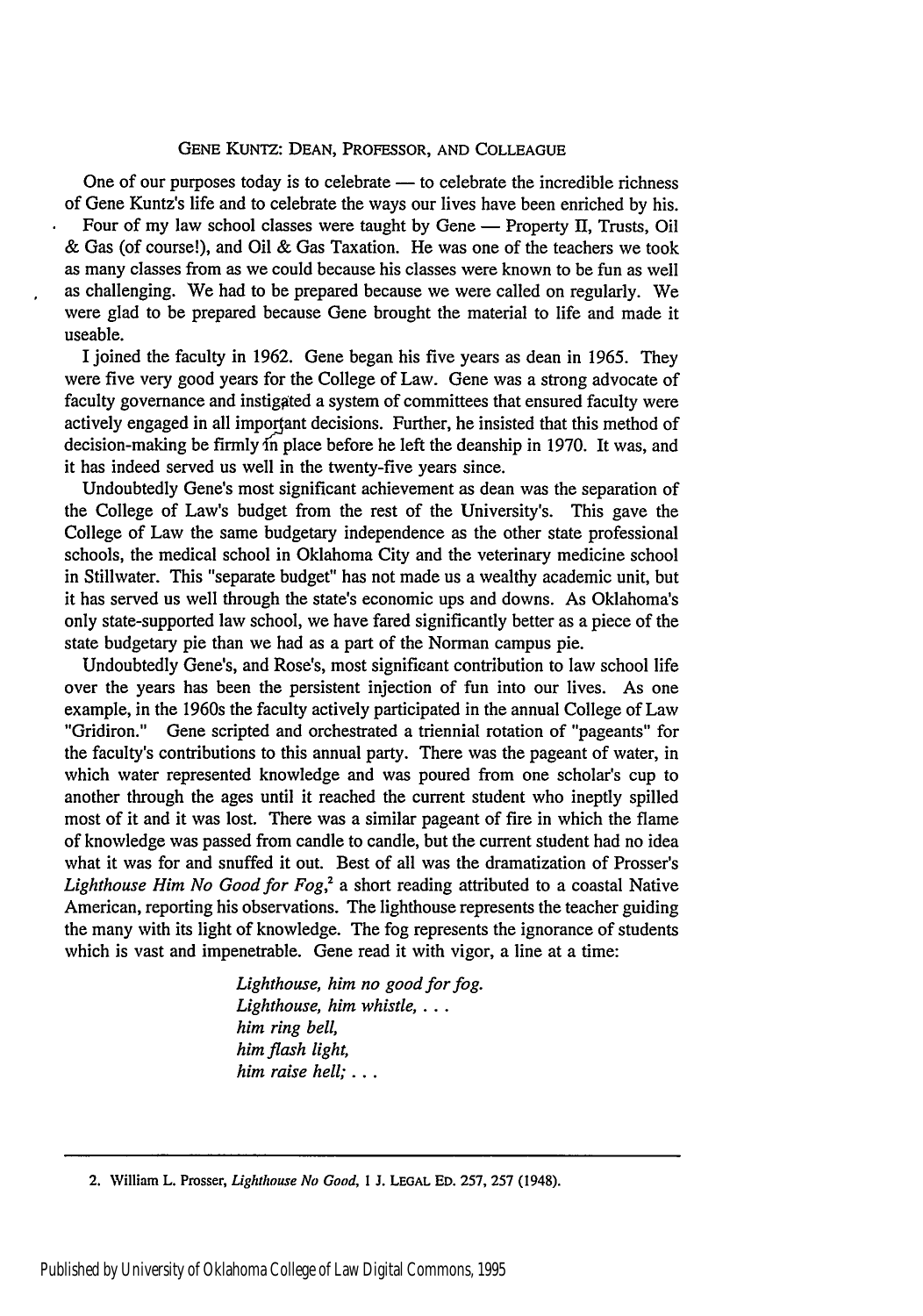Gene would have thiee faculty members on the stage with a ladder. As Gene read, one would mount the ladder and blow a whistle, a second would go up and ring a cowbell, and a third go up and would flash a light. Then the three would whistle, ring, and flash simultaneously. Then Gene would deliver the last line:

### *but fog come in just the same.*

At each Gridiron, there would also be a faculty musicale with Gene on bass fiddle and one or more of Frank Elkouri on clarinet, Leo Whinery on violin, Bill McNichols on drums, and Dwight Morgan on guitar. Dale Vliet, of course, would entertain us with his magnificent voice. Gene also loved to sing. He played a strange multi-string instrument he called a "zither" and sang a variety of songs accompanying himself. For many of us, our favorite was "Scarlet Ribbons," a delightful ballad suggesting the power of prayer.

At a variety of faculty parties over the years, large and small, there would be singing, with Gene on the bass, Rose on the piano, and sometimes others.

Also there were the annual one-day bus trips to Dallas for the Oklahoma-Texas football game. Gene's bass voice was a main ingredient of the truly rare and wonderful song sessions on the trip down, and the trip back. Among the many favorites were *South of the Border* (with Gene's fanciful interjections) and, for an obvious reason, *San Antonio Rose* and *The Yellow Rose of Texas.*

My wife Carol and I have not known two people more devoted to one another than Rose and Gene. One illustration occurred in 1981 on a group cross-country bicycle trip through Vermont. They were in their sixties and past their fortieth wedding anniversary. Several days into the trip during a stop for a meal, one of the younger couples was eating with them and said "We've been wondering.., and it's none of our business **...** but we've been watching you... and the way you look at each other **...** we have to ask **...** are you newlyweds?"

There is of course no way to describe adequately the myriad of ways Gene Kuntz and Rose have enriched so many of our lives with good fun and fellowship, with good food and good drink, with good jokes, good singing, and good conversation, over so many year. We know we are much the richer, professionally and personally, for having Gene as our teacher, our colleague, and our friend.

We have indeed been blessed to have travelled so much of our journey through this world in the company of Rose and Gene.

## *Daniel G. Gibbens*

#### EUGENE **KUNTZ** AND PRIVATE PRACTICE

Eugene Kuntz was truly a Renaissance Lawyer; that is, a lawyer with far ranging legal skills and interests who had become expert in many areas. His contribution to the law of oil and gas is well known and documented. However, his expertise extended to other areas including taxation, trusts and estates, property, and, of all subjects, the rule against perpetuities, an area that the California courts have held to be too complicated to be the basis for lawyer malpractice. We knew him as a legal scholar, an administrator, a teacher, an author, a reporter and a private practitioner. I will share with you some of the aspects of the life of Gene Kuntz as the private practitioner.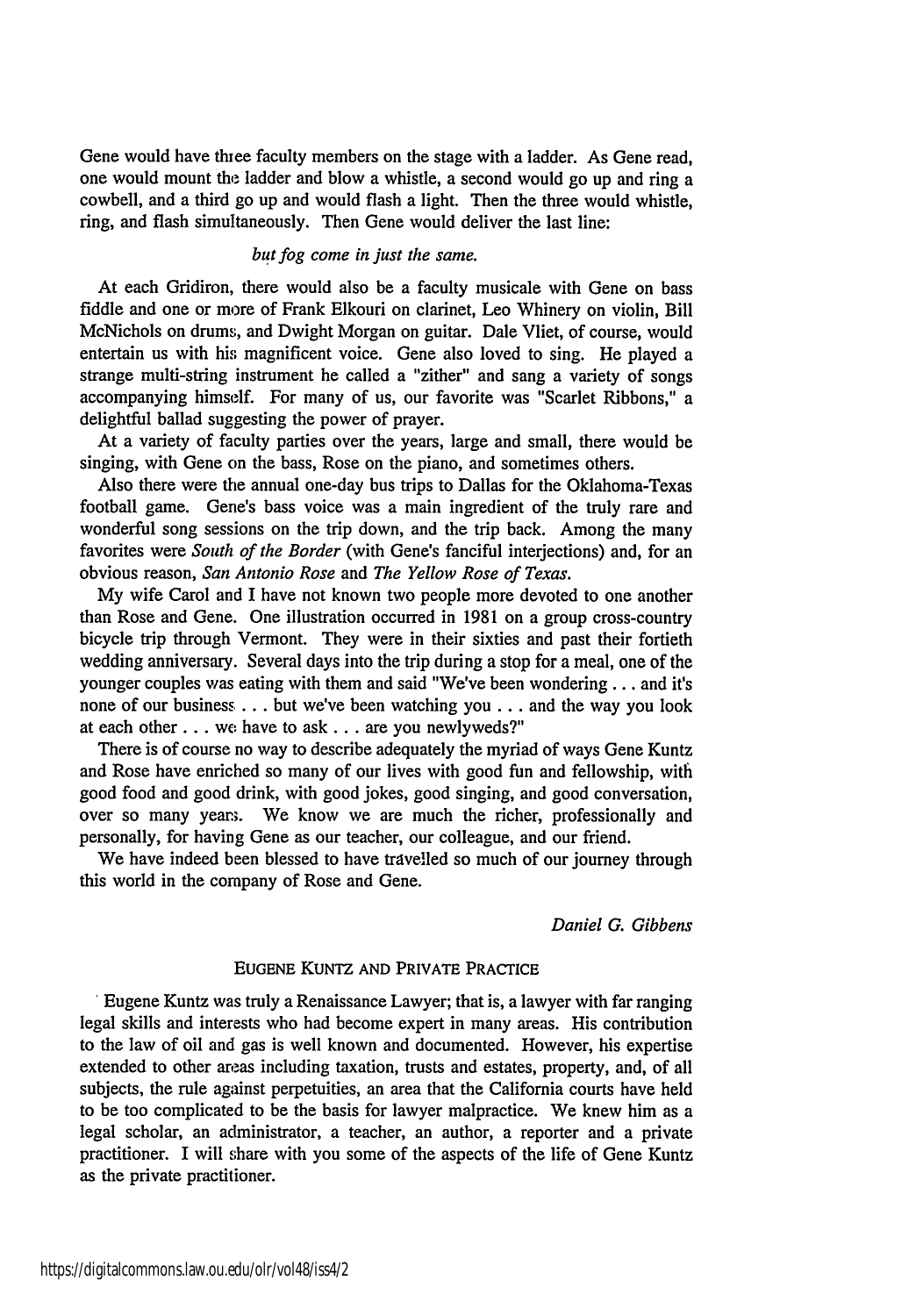Gene joined the law firm of McAfee & Taft in 1958. From then until he became Dean of the law school in 1965, he divided his week with predictable order, spending Monday through Wednesday in the law office handling, with zest and uncommon skill, enough work to fill an ordinary lawyer's total week, and on Thursday, Friday, and Saturday, conducting a full class load in Norman. After Gene left the Dean's office in 1970, he rejoined our firm as counsel, and for these many years, he has shared with us his knowledge of the law, his counseling, and his draftsmanship. Gene's contribution to our firm and its clients has been invaluable and irreplaceable. But what I really want to share with you for a few short moments is a sense of those characteristics that made Gene Kuntz the most successful among successful practicing lawyers.

What is success in the practice of law? What are the attributes of the most successful? With Kuntz in mind, words like competent, persuasive, patient, practical, and available come to mind. But what really set Gene apart from other successful lawyers was his sense of humor, his practical bent, and, most of all, his extraordinary creativity. At McAfee & Taft, Gene demonstrated all of his unique attributes. He once wrote a memorandum to "all hands" at the firm in observation of our new Office Management Policy Manual. It said:

Pursuant to our recently completed synchorinized policy projection, we have now adopted a functional reciprocal concept of total organizational flexibility. It will now be necessary for parallel management options to be developed in addition to a responsive logistical capability. Before we proceed, we need your comments on the proposed systematized reciprocal concept described above, the need for compatible thirdgeneration hardware and ample time for the carrying out of a parallel policy time-phase.

Be sure and make your comments clear and concise.

Eugene Kuntz

His humor had a point, and what a kind way to comment upon a flawed policy manual.

My law partner, Pete Woodruff, has written about Gene's career at McAfee & Taft in the *Oklahoma Law Review.* That article captures, precisely, the characteristics of his success, and I would like to share part of it with you.

Everything Gene did in the law office was done at a consistently high level of excellence, in every way comparable to the standards that he set in law school. Gene's academic background was a strong asset in his practice. His broad and current knowledge of the law and his awesome power of recall were reflected in every aspect of his legal engagements. Despite his reputation and eminence in the oil and gas field, Gene's expertise in the areas of taxation and estate planning was widely known among our lawyers and the firm's clients. Equally important were his practical bent and inventiveness. Although fully appreciating the limitations imposed by the relevant statutes and decisions, Gene was primarily concerned with his client's goals; he loved nothing more than to find a way  $-$  and it was often a brilliant new way  $-$  to "wire around the problem." Added to these formidable strengths were Gene's invaluable personality assets: his empathy and patience with clients and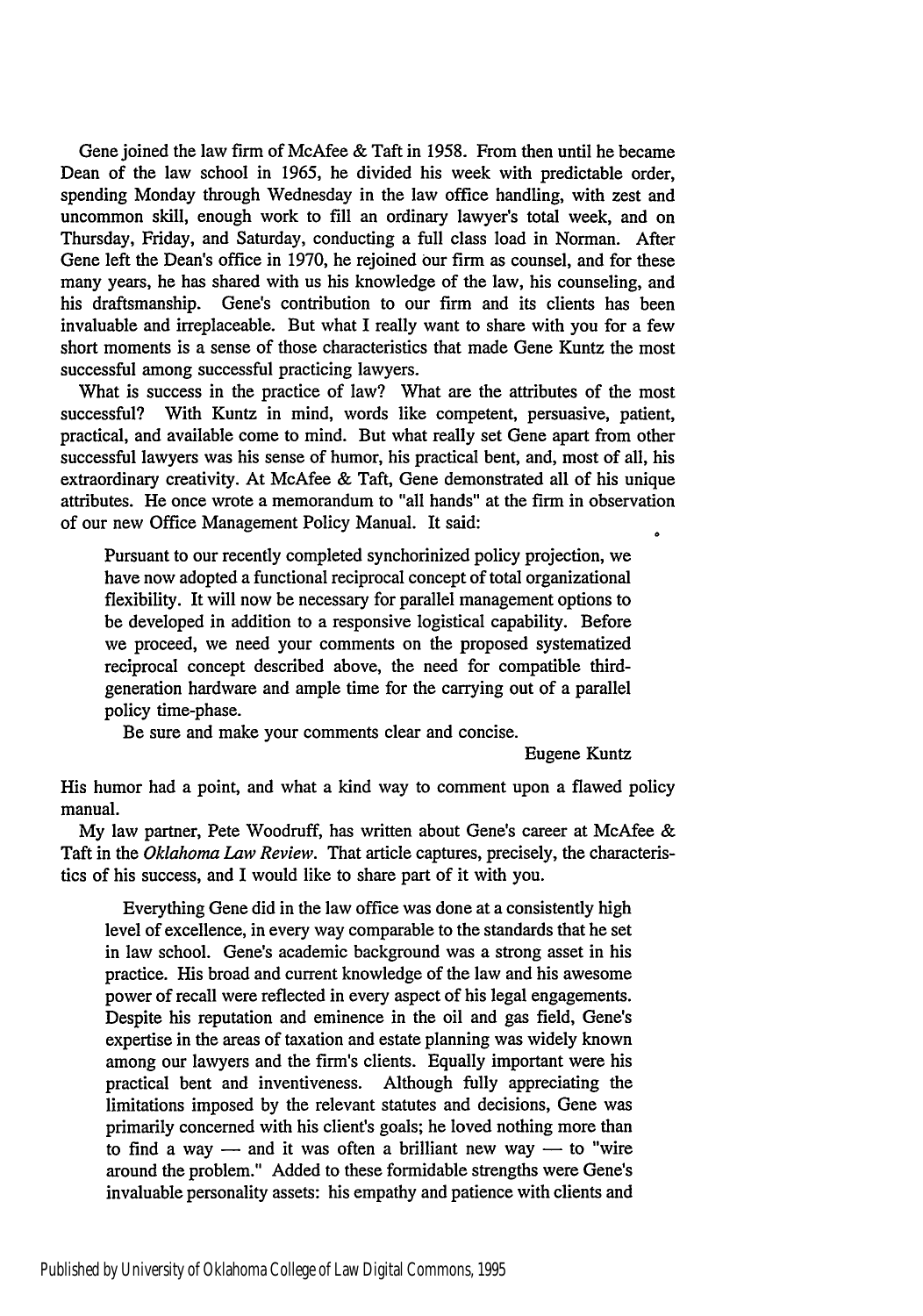his persuasiveness in the administrative and judicial cockpits where his practice often took him, to his personal delight. In the litigation arena, Gene was universally respected by both bench and bar for his vigorous and effective advocacy. Gene was, in short, a Compleat Lawyer.

Most impressive, Gene operated under what must surely have been severe pressure caused by his multiple careers, without appearing to be anything but calm and cheerful. His door was always open to even the youngest lawyer in the firm. He never seemed hurried; he never, not even once, lost his sense of humor. Whatever fires may have raged within, to all the world Gene remained outwardly and incredibly serene.

After Gene left the Dean's office in 1970, he rejoined our firm as counsel and, for several years, was with us every Monday. During those years, the inevitable restrictions imposed by a one-day-a-week appearance altered Gene's role, but did not lessen its value. We should not have been, but were nevertheless surprised at the significant number of client counseling and drafting jobs that could be accomplished within a single day each week.

Perhaps his most significant contribution to the firm at that time was to serve as the firm's guru  $-1$  just wish we had listed him that way on our letterhead. Our lawyers were like a file of ants, streaming in and out of Gene's office every Monday seeking his knowledge and ideas on matters as disparate as the tax complication of large-scale acquisitions, or the interpretation of an oil and gas lease provision, or the best way to "wire around" the Rule Against Perpetuities in a will, or a minor law firn administrative matter. Whoever the supplicant, and however involved or trivial his problem, Gene's reaction was always constant invariably friendly and invariably helpful.<sup>3</sup>

Gene Kuntz once told me, "I enjoy everything I do." His work reflects this express pleasure, and I say, "Gene Kuntz was simply the very best at everything he did."

*Gary F. Fuller (written with Judson S. Woodruff)*

#### GENE KUNTZ: **ONE** OF MY HEROES

Gene Kuntz is one of my heroes. I do not have countless heroes. I can perhaps count them on one hand. There are many people in this world whom I admire. But I reserve the word "hero" for those who go beyond admiration. What fits my description of a hero? A hero, I must first say, is not perfect. And a hero is certainly not a god. What is a hero? A hero is three things to me. A hero is someone I know personally. A hero is someone who points out a higher road — a higher way of living. And a hero is someone who models that higher way of living, who by his or her own life inspires me, nudges me, cajoles me into taking a higher road myself. For eleven years I have known Gene Kuntz. I have seen him in many situations. And there is no doubt in my mind, he fits my description of a hero.

<sup>3.</sup> Jusdon **S.** Woodruff, *Eugene Kuntz and Private Practice,* 34 OKLA. L. REv. 22, **22-23 (1981)** (altered from original).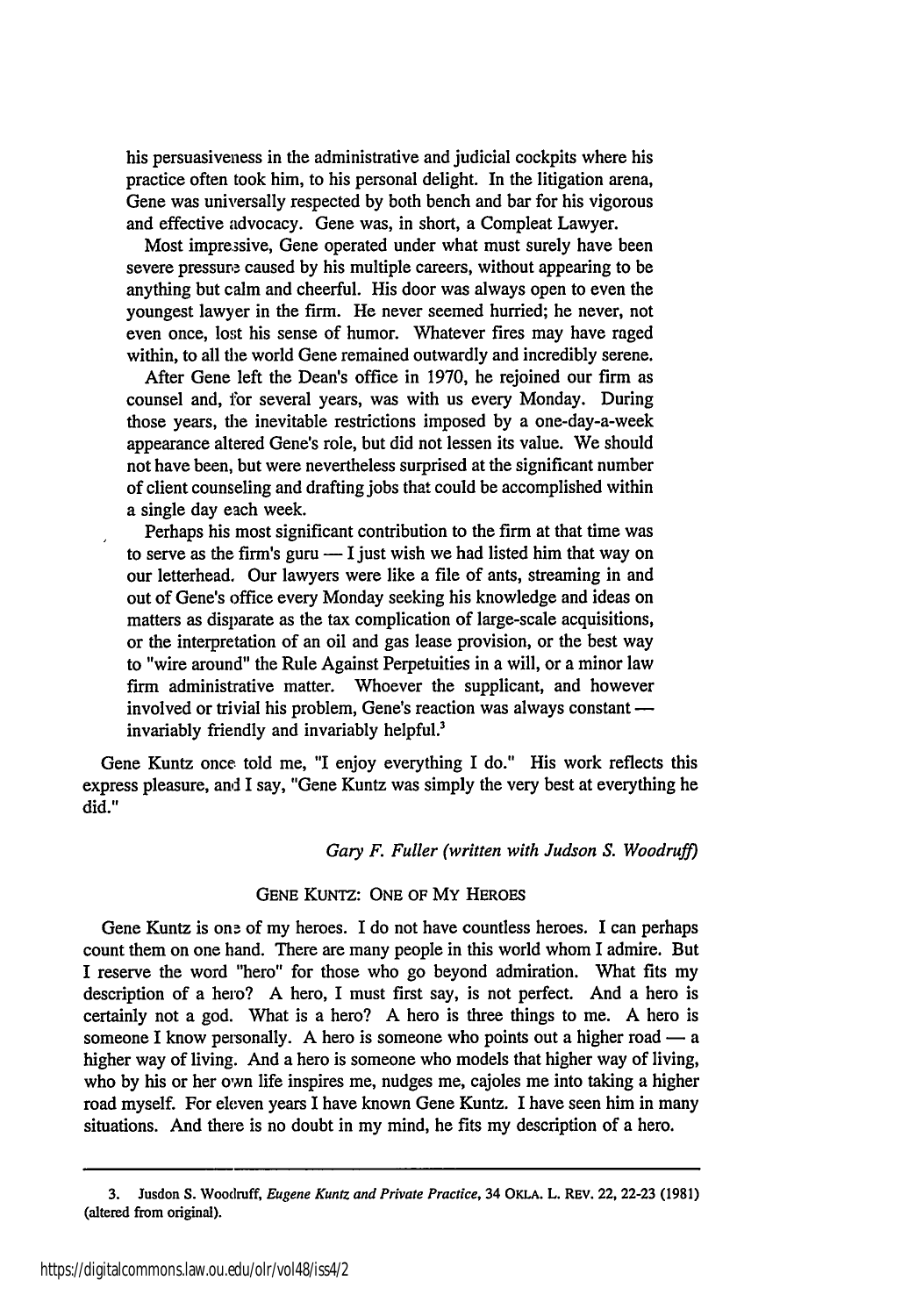A word about Gene's priorities. They have meant very much to me and have helped me in setting my own priorities. First in Gene's life? The law? The law that he practiced with diligence and excellence? One colleague said about Gene and the law, "He set the intellectual and ethical standard for several generations of lawyers." But this same colleague recognized that it was not the law that came first in Gene's life. After his basic commitment to God, there was one person who was number one to Gene - his wife Rose. As this same colleague expressed it in writing to Rose, "You were Gene's strength and inspiration, literally the love of his life." His wife was number one. They were, as one person said, "soulmates." "Almost like one person with two heads." Gene, I think, put it best on the day before he died. On eating hospital food the comment was made that it was not a "gourmet meal." At which point Gene said, "But I had a gourmet companion."

And then there was his family. His daughter, Karen, his son-in-law, Dennis, his grandchildren, Travis and Alicia. Alicia and Travis said of their "Pappy," "He played with us when we were younger **...** he made time for us . . . he would always tell us how proud he was of us no matter what we did."

And next there was the church through which he offered faithful service to God. Service offered, in one member's words, with a "quiet sense of grace." Service offered, as another member said, "with more quality words in less time than most people." Service offered out of a strong faith which was much more than the words by which he professed his faith.

And then there was the law. In one sense, the law may not have fallen behind the church for Gene. Gene worshipped God through the church. But I believe that he also worshipped God through the way he approached his work. God gave him certain skills, and I think that Gene tried to honor God through proper use of those skills. His own grandson noted, "he was an excellent lawyer." And so he was. Among the many comments I heard about his legal skills, perhaps the one I like most came from the person who said that Gene "could reason with someone in such a way where you felt it was your idea." What a way to win a case!

I spoke about Gene this past week with a member of this church who is a former librarian. She reminded me of a phrase from *Hamlet:* "I shall not look upon his life again." No. There will not be another man exactly like this man. But through the gifts that come from God through Gene Kuntz's life, I believe that "his like" will continue to walk upon this earth. That, I pray, will be his greatest legacy. That because he lived, we too will be inspired to make a joyful sound to the Lord in whatever we do.

We thank God for the life of Eugene Kuntz. Gene Kuntz was born on October 8, 1913, in Corpus Christi, Texas. He died on November 11, 1995, in Norman, Oklahoma.

> *Dr. James M. Bums, Jr., Pastor Memorial Presbyterian Church Norman, Okla.*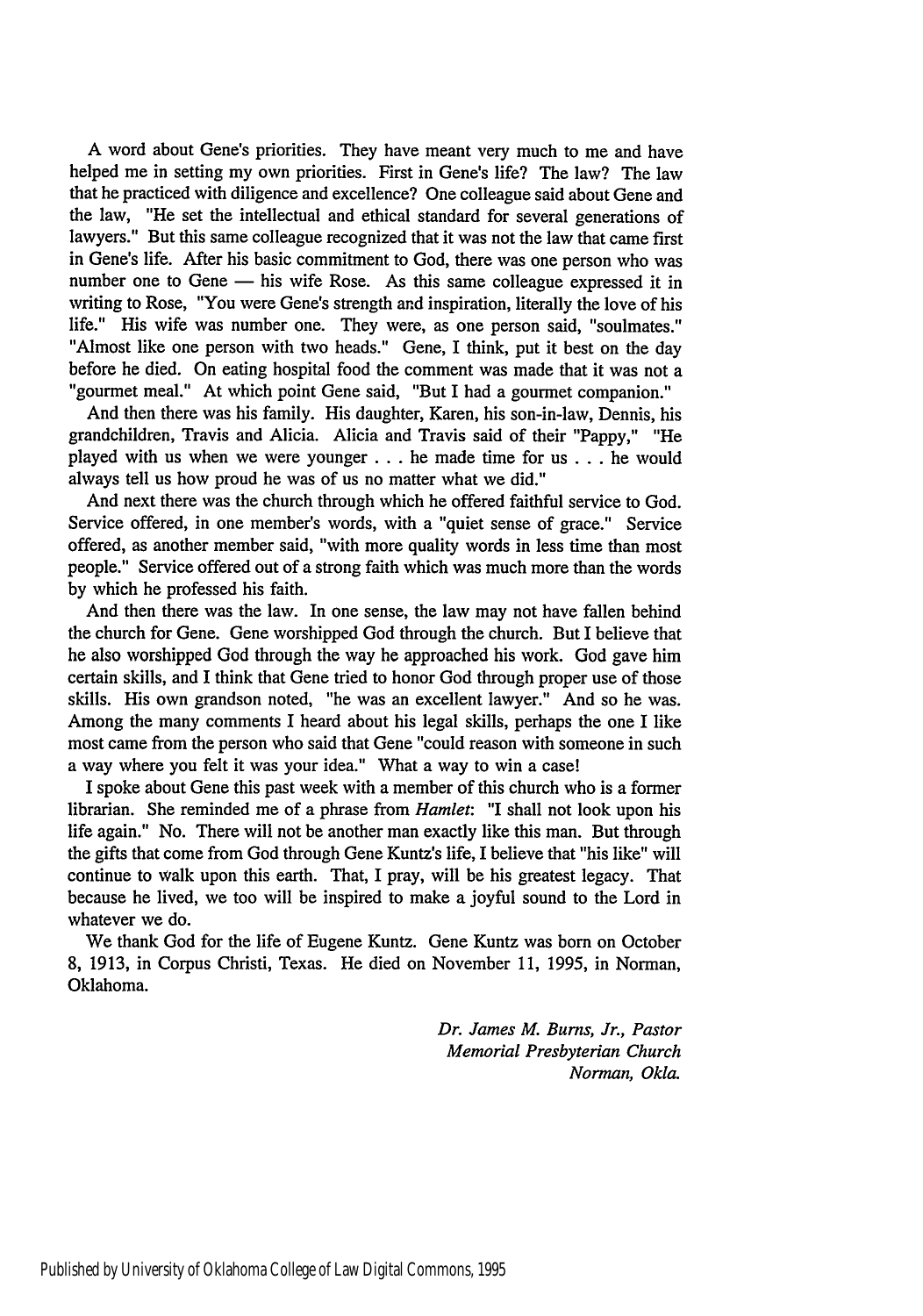

**EUGENE 0.** KUNTZ **1913-1995**

 $\bar{\mathcal{A}}$